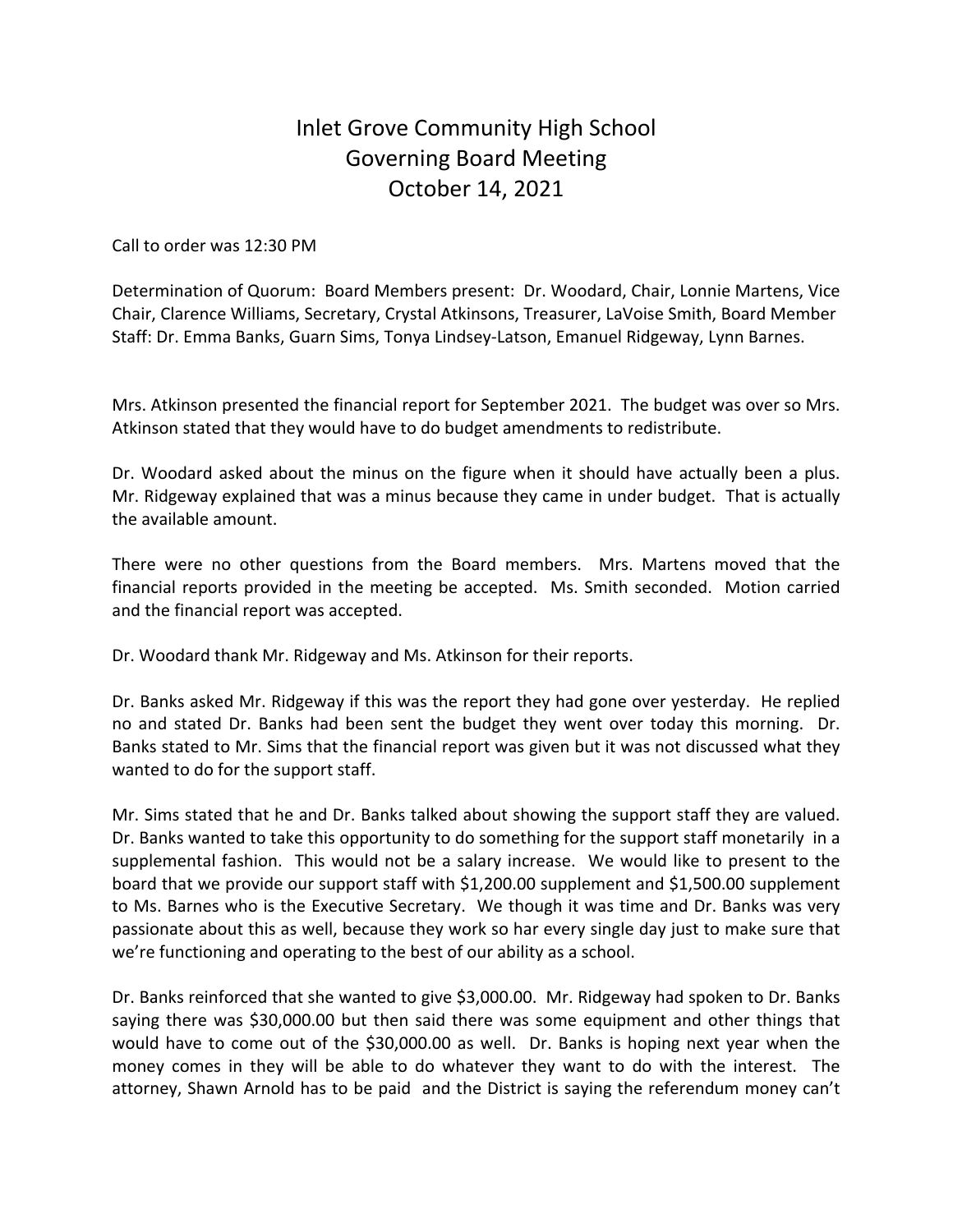be used to pay him. We joined the lawsuit with the intention that if we win we can take it out of that money. I'm still trying to find clarification of this. Next year we will get more referendum money and will be able to move positions and give more money.

We ae paying our staff more than they would be making in the district. When we give to the teachers we should b able to give to our support staff as well. The support staff are the one that make the school run too.

Dr. Woodard ask about the Administrative staff.

Dr. Banks replied that she may have only one person who money was taken from sometime ago that I need to give that money back to him. The rest of the Administrator have to make sure the people under them come first.

Ms. Smith moved that the Board approve the recommendation of supplements for the support staff as given by Dr. Banks. Mrs. Martens seconded. The motion was moved and seconded. To approve the recommendations for supplements. Motion carried and was approved.

Dr. Banks spoke on the Charter School Conference indicating she, Mr. Sims and Monica Banks would not be going. The only people going would be Mr. Lopez and Mrs. Latson. Since Mrs. Latson is a first-year teacher so she will find out where we are going. There will be some new changes with the Department of Charter Schools. Dr. Woodard and Mrs. Atkinson will be going so with the four of them going, they can bring back the information.

There was a mishap at the school this week with girls fighting the cheerleaders. We tell all the student when they enroll that there is no fighting, profanity, and no weapons. I have not ever heard so much profanity in my life. Mrs. Sims was asked to get someone to stay on campus from 4-6. We've has students to come back on campus, but for safety purposes we need someone here. I will stay here because I think we need to have someone here.

I had a wonderful meting with Mike Burk and Jay Boggess. We met for an hour and they wanted to know what our plans were. I told them we did not want to comingle with Riviera Beach Prep on this premises. They asked me what I would like to see and I told them I would like to see our own building, our own gym and our own cafeteria. We want to be treated the same as South Tech. They will send somebody out to look at the school to see if it can be renovated. But if not, he said he may have to borrow \$75 million dollars for a prep school, vocational school and our school. I told them I really didn't want to fight with either of them. Mr. Boggess has given us information as it is applicable to use which was given to him by Wanda Paul. Wanda Paul is not hear anymore. Joe Sanchez is back and he's always treated Inlet Grove good. All the information was taken back by them.

The reason the referendum money was mentioned is because there are some programs they brought up. I think we would love to have them. With the referendum money, we could use some of that money to pay for that position. They are going to go back at look at what we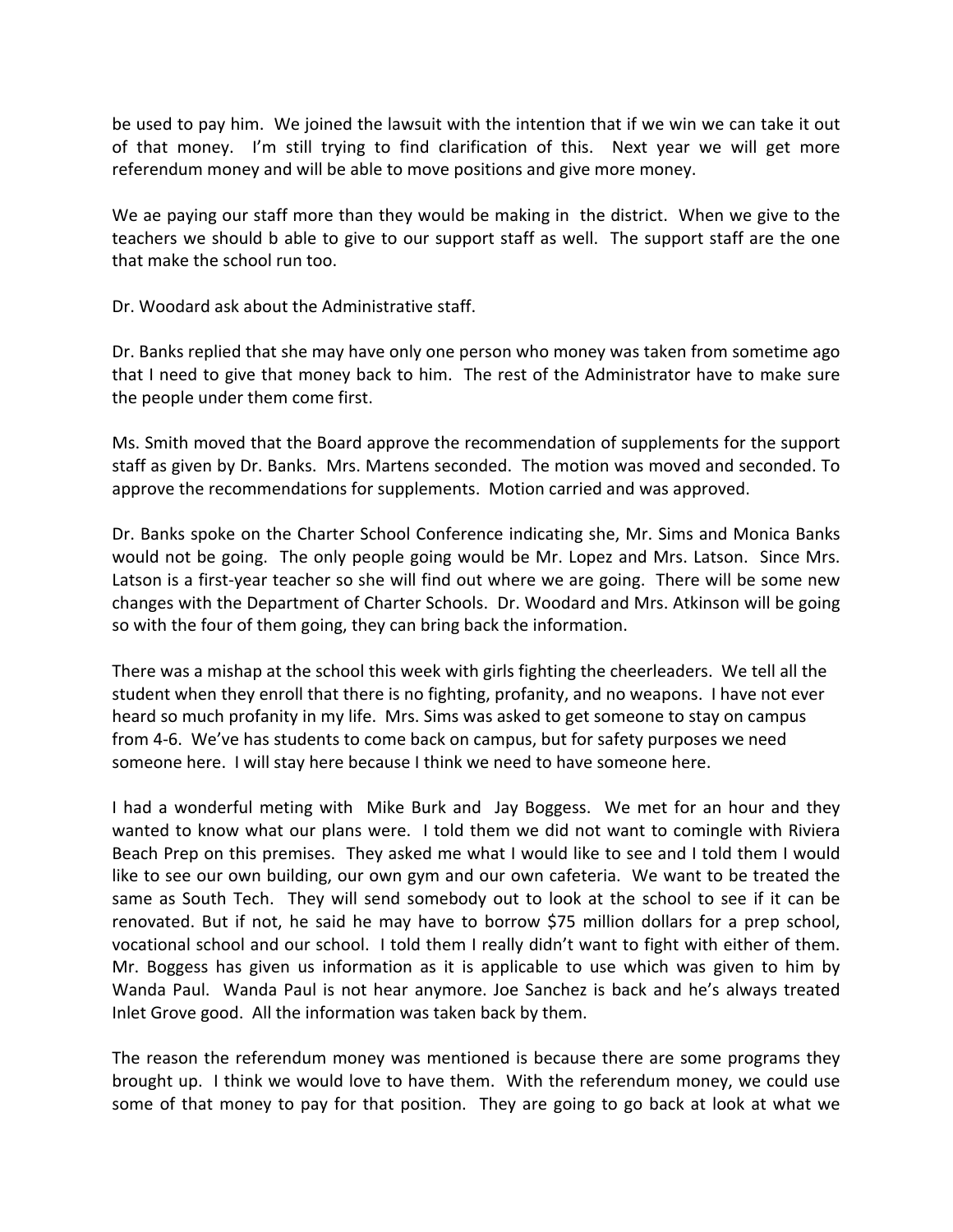want. The diagrams were given to them. We had all the career instructors design the classroom or lab they would like to have. I explained to them that I know we wouldn't be able to get all we're asking for, the latest state of the art. But we may get some business partners to join in.

We had someone from the Convention Center come in and meet with Mr. Sims, Ms. Latson and Mr. McDermott about culinary and hospitality. They would like to join and connect with us. The head chief, director of marketing and Vince from the Palm Beach Convention Center. They talked about how we could build a partnership. The best plan to start with was to shadow and observe. The curriculum, what the kids are using from the lab in terms of the types of things that the students are exposed to. From that they're going to the drawing board and work with our chief to come up with how we can expand and enhance our program, offering students hospitality and learning about the financial aspect of it, learning about the planning and preparation service and those types of things, and how they can get connected to one of the biggest opportunities. Right now, they are trying to hire over 100 servers for upcoming events.

Dr. Banks said she would have to talk with the district about it if they're going to bring other kids other that the students at Inlet to see how they could work that out because the minute we start bringing other students from the committee, the district want to charge for leasing. I have already spoken with the District about this. Mrs. McBride is the one who has informed me concerning this. Mr. Burke seems to want to help kids from my speaking with him.

On Wednesday the school will begin the TV production talk show. It will be called Generation Z and deal with Covid 19. We are going to get some of the students that are being tested, and some of the students that have taken the vaccine. Then we'll interview students who refuse to take the vaccine. Right now, we're trying to get the trailer to submit. The film will mostly be shot on the weekends. I'll send you all a list of the shows the kids have selected.

The school is great. Everyone is working hard and we're trying to become an A school and continue to be an A school. We have good staff, everybody's working to the best of their ability and above their ability.

I'm still trying to get partnerships. My Teacher My Hero is May 21 $st$ , 2022. People are still purchasing tickets and giving donations.

Mrs. Martens and Mr. Sims are going to Keiser University to sit with the Dean to see what potential exists for partnerships with the University. They have criminal justice and maybe they can assist with doing some kind of assistance with security. For mental health, those who are involved in the psychology program. We're going an exploratory meeting at the university and I hope by the next meeting we'll be able to get back to you and let you know how that went.

Dr. Banks said another thing she would like to see is that when you're dealing with the careers, let the career coordinator be a part of the meetings.